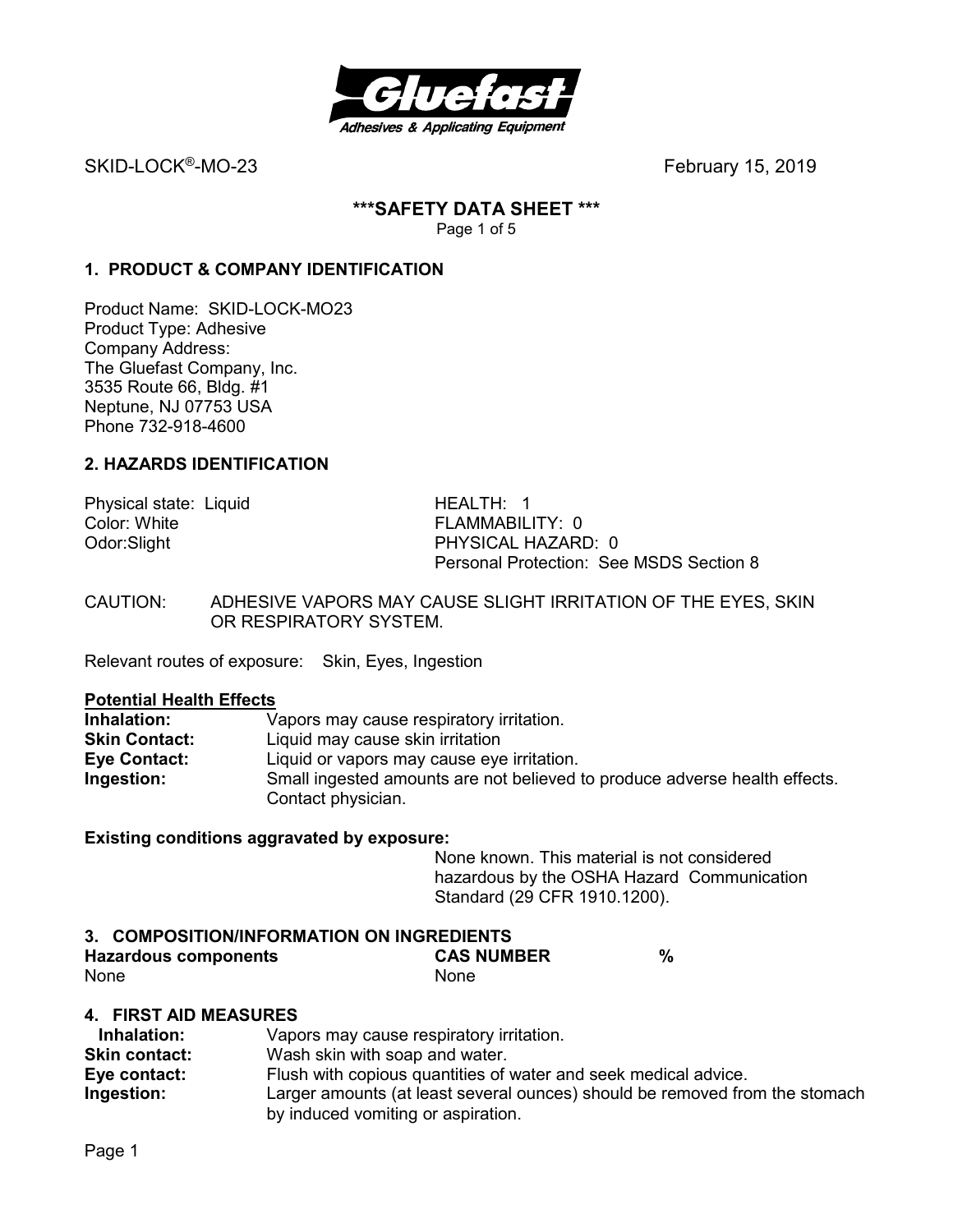

SKID-LOCK®-MO-23 February 15, 2019

# **\*\*\*SAFETY DATA SHEET \*\*\***

Page 2 of 5

| Not applicable                                                                                                                                                               |
|------------------------------------------------------------------------------------------------------------------------------------------------------------------------------|
| <b>Unknown</b>                                                                                                                                                               |
| Not applicable                                                                                                                                                               |
| Not applicable                                                                                                                                                               |
| For dry polymer use water, carbon dioxide (co2), or<br>ABC dry chemical.                                                                                                     |
| When dried polymer burns, water (H2O), carbon<br>dioxide (CO2), carbon monoxide (CO), and smoke<br>are produced. Pyrolysis products may include some<br>hazardous materials. |
| No unusual fire or explosion hazards.<br>Oxides of carbon                                                                                                                    |
|                                                                                                                                                                              |

# **6. ACCIDENTAL RELEASE MEASURES**

Use personal protection recommended in Section 8, isolate the hazard area and deny entry to unnecessary and unprotected personnel.

| <b>Environmental precautions:</b><br><b>Clean-up methods:</b> | Do not flush liquid material into public sewer or water<br>system. Disposal of water/adhesive in accordance<br>with federal, state and local regulations. Most states<br>prohibit disposal of liquids in landfills.<br>Contain spill. Recover as much as possible for reuse.<br>Absorb remaining spill with an inert material. Place |
|---------------------------------------------------------------|--------------------------------------------------------------------------------------------------------------------------------------------------------------------------------------------------------------------------------------------------------------------------------------------------------------------------------------|
|                                                               | into closed container and store in a safe location to<br>await disposal. Wash the spill area with soap and<br>water.                                                                                                                                                                                                                 |
|                                                               | Spilled material is very slippery. Use care to avoid<br>falls. Dried film should be thoroughly cleaned. If<br>spilled in an enclosed area, ventilate. Change<br>contaminated clothing and launder before reuse.<br>Wear proper personal protective clothing and<br>equipment.                                                        |
| 7. HANDLING AND STORAGE                                       |                                                                                                                                                                                                                                                                                                                                      |
| Handling:                                                     | Avoid contact with eyes, skin and clothing. Wash<br>thoroughly after handling.                                                                                                                                                                                                                                                       |
| Storage:                                                      | Store at room temperature. Rotate stock using oldest<br>material first. KEEP FROM FREEZING. Shelf life is<br>six months.                                                                                                                                                                                                             |
| $P$ ane $2$                                                   |                                                                                                                                                                                                                                                                                                                                      |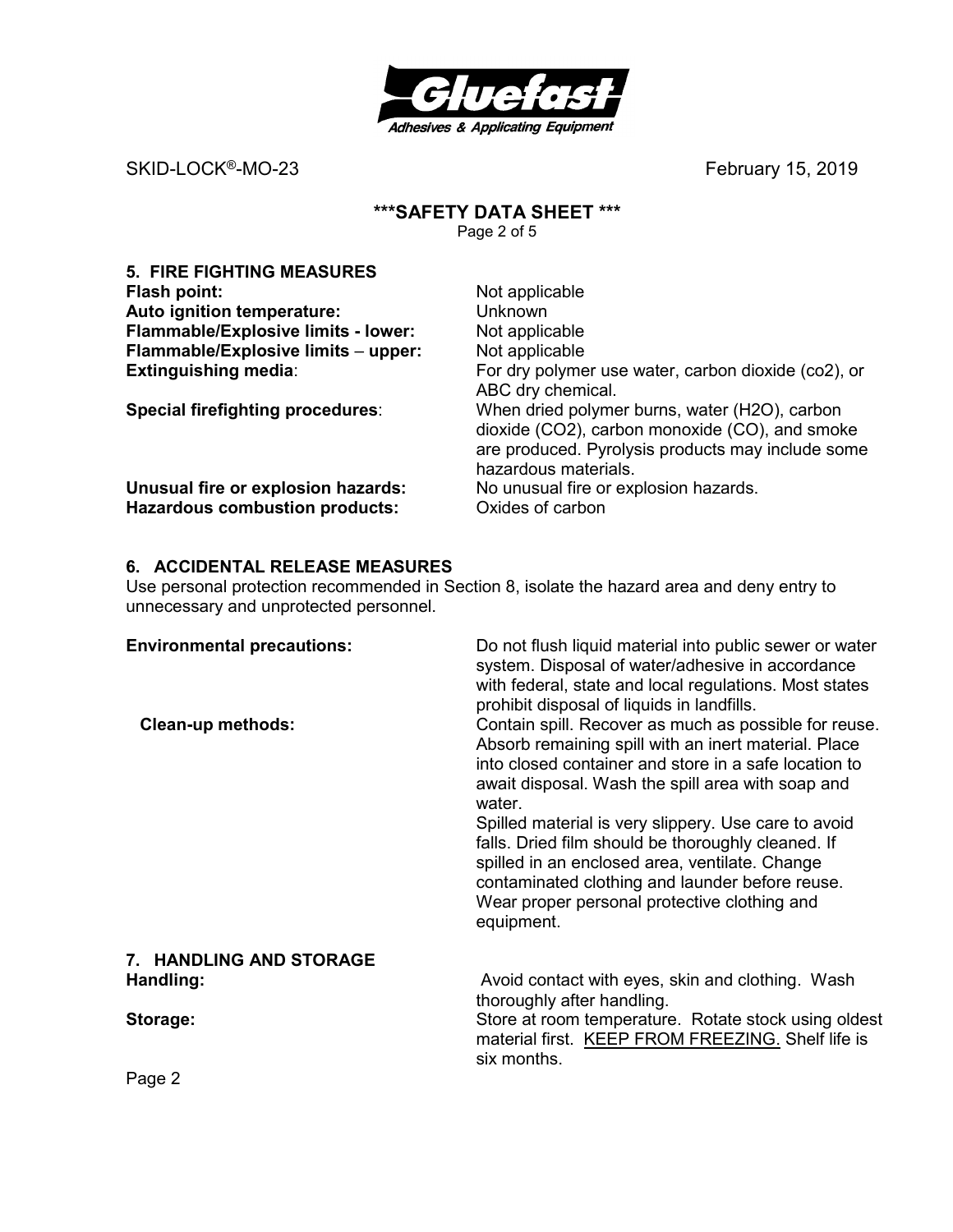

SKID-LOCK<sup>®</sup>-MO-23 February 15, 2019

# **\*\*\*SAFETY DATA SHEET \*\*\***

Page 3 of 5

### **8. EXPOSURE CONTROLS/PERSONAL PROTECTION**

**Employers should complete an assessment of all workplaces to determine the need for, and selection of, proper exposure controls and protective equipment for each task performed.** 

| <b>Hazardous components</b> | <b>ACGIH TLV</b> | OSHA PEL   AIHA WEEL | <b>OTHER</b> |
|-----------------------------|------------------|----------------------|--------------|
| None<br>None                | None             | None                 | None         |

| <b>Engineering controls:</b>                          | Effective exhaust ventilation should always be<br>provided to draw mists, fumes and vapors away<br>from workers to prevent routine inhalation. |
|-------------------------------------------------------|------------------------------------------------------------------------------------------------------------------------------------------------|
| <b>Respiratory protection:</b>                        | None required except if product is being sprayed<br>where a NIOSH approved mask is recommended.                                                |
| <b>Eyeface protection:</b><br><b>Skin protection:</b> | Safety goggles.<br>Gloves recommended.                                                                                                         |

# **9. PHYSICAL AND CHEMICAL PROPERTIES**

| <b>Physical state:</b>                     | Liquid                                           |
|--------------------------------------------|--------------------------------------------------|
| Color:                                     | White                                            |
| Odor:                                      | Slight                                           |
| <b>Odor threshold:</b>                     | Not available                                    |
| Ph:                                        | $5 - 7$                                          |
| <b>Vapor Pressure:</b>                     | Water 68 Degrees F (MM Mercury)                  |
| <b>Boiling Point/range:</b>                | 212F                                             |
| Melting point/ range:                      | $0^{\circ}$ C (32 $^{\circ}$ F) (Freezing point) |
| <b>Specific gravity:</b>                   | 1.1                                              |
| Vapor density:                             | Water                                            |
| <b>Flash Point:</b>                        | Not Applicable                                   |
| <b>Flammable/Explosive limits - lower:</b> | Not applicable                                   |
| Flammable/Explosive limits - upper:        | Not applicable                                   |
| <b>Autoignition temperature:</b>           | Unknown                                          |
| <b>Evaporation rate:</b>                   | Water                                            |
| <b>Solubility in water:</b>                | <b>Dispersible</b>                               |
| Partition coefficient (n-octanol/water)    | Not determined                                   |
| <b>VOC content:</b>                        | 0.4g/l or less                                   |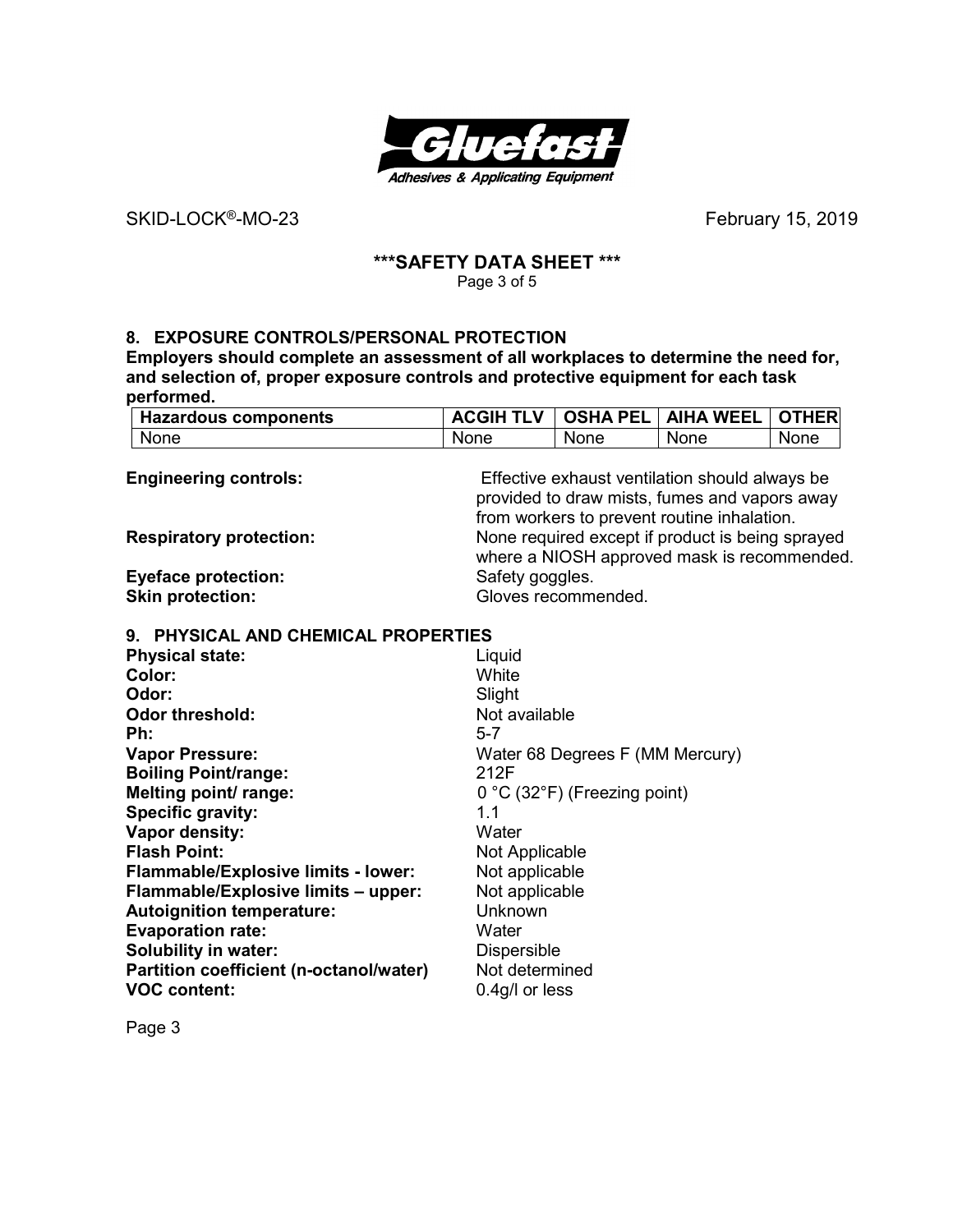

SKID-LOCK<sup>®</sup>-MO-23 February 15, 2019

## **\*\*\*SAFETY DATA SHEET \*\*\***

Page 4 of 5

#### **10. STABILITY AND REACTIVITY**

| Stability               | <b>Stable</b>                                                                |
|-------------------------|------------------------------------------------------------------------------|
| Hazardous reactions:    | None                                                                         |
|                         | Hazardous decomposition products Carbon monoxide, carbon dioxide & oxides of |
|                         | nitrogen.                                                                    |
| Incompatible materials: | Materials that react with water & strong oxidizing                           |
|                         | agents.                                                                      |
| Conditions to avoid:    | Do not freeze                                                                |
|                         |                                                                              |

#### **11. TOXICOLOGICAL INFORMATION**

| Hazardous components NTB Carcinoger IARC Carcinogen OSHA Carcinogen |      |                                                | (Specifically Regulated) |
|---------------------------------------------------------------------|------|------------------------------------------------|--------------------------|
| None                                                                | None | None                                           | None                     |
|                                                                     |      |                                                |                          |
| Hazardous components                                                |      | <b>Health Effects/</b><br><b>Target Organs</b> |                          |
| None                                                                |      | None                                           |                          |

#### **12. ECOLOGICAL INFORMATION**

Ecological information: None available

#### **13. DISPOSAL CONSIDERATIONS**

**Information provided is for unused product only.** 

**Recommended method of disposal:** Disposal of water/adhesive in accordance with federal, state and local regulations. Most states prohibit disposal of liquids in landfills. **Hazardous waste number:** Not a RCRA hazardous waste.

# **14. TRANSPORT INFORMATION**

U.S. Department of Transportation Ground (49 CFR)

| Proper shipping name:                                                                     | SLMO23GL, SLMO23PL, SLMO23DR          |  |
|-------------------------------------------------------------------------------------------|---------------------------------------|--|
| Hazard class or division:                                                                 | None                                  |  |
| Identification number:                                                                    | <b>None</b>                           |  |
| Packing group:                                                                            | Carton, 5-gallon pail, 55 gallon drum |  |
| Product is not regulated, non hazardous and not restricted for transport by air or water. |                                       |  |